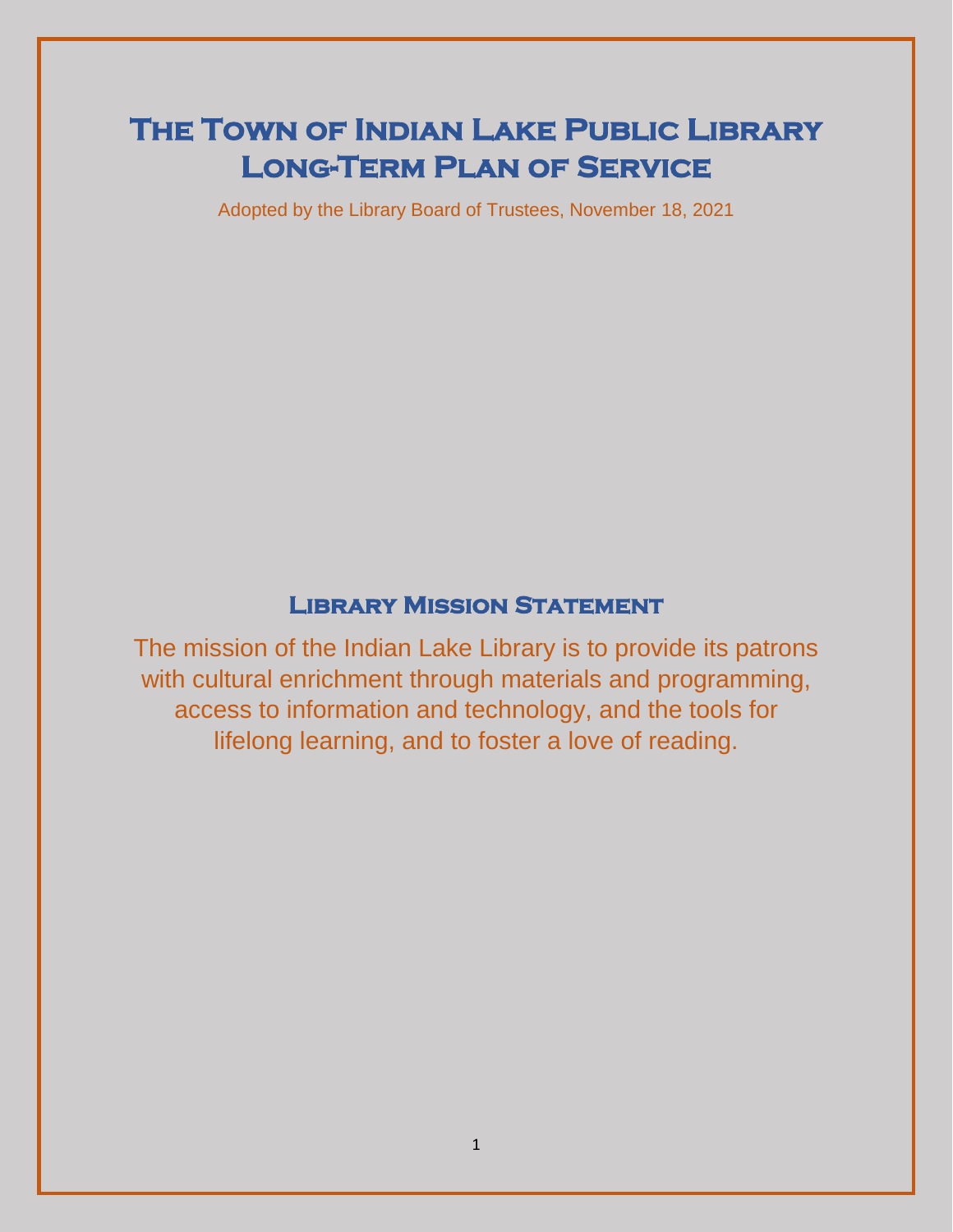# **Town of Indian Lake Library Strategic Plan**

**Table of Contents** Library Mission Statement Acknowledgements Executive Summary Planning Process Service Goals Goals & Outcomes **Measurements** Next Steps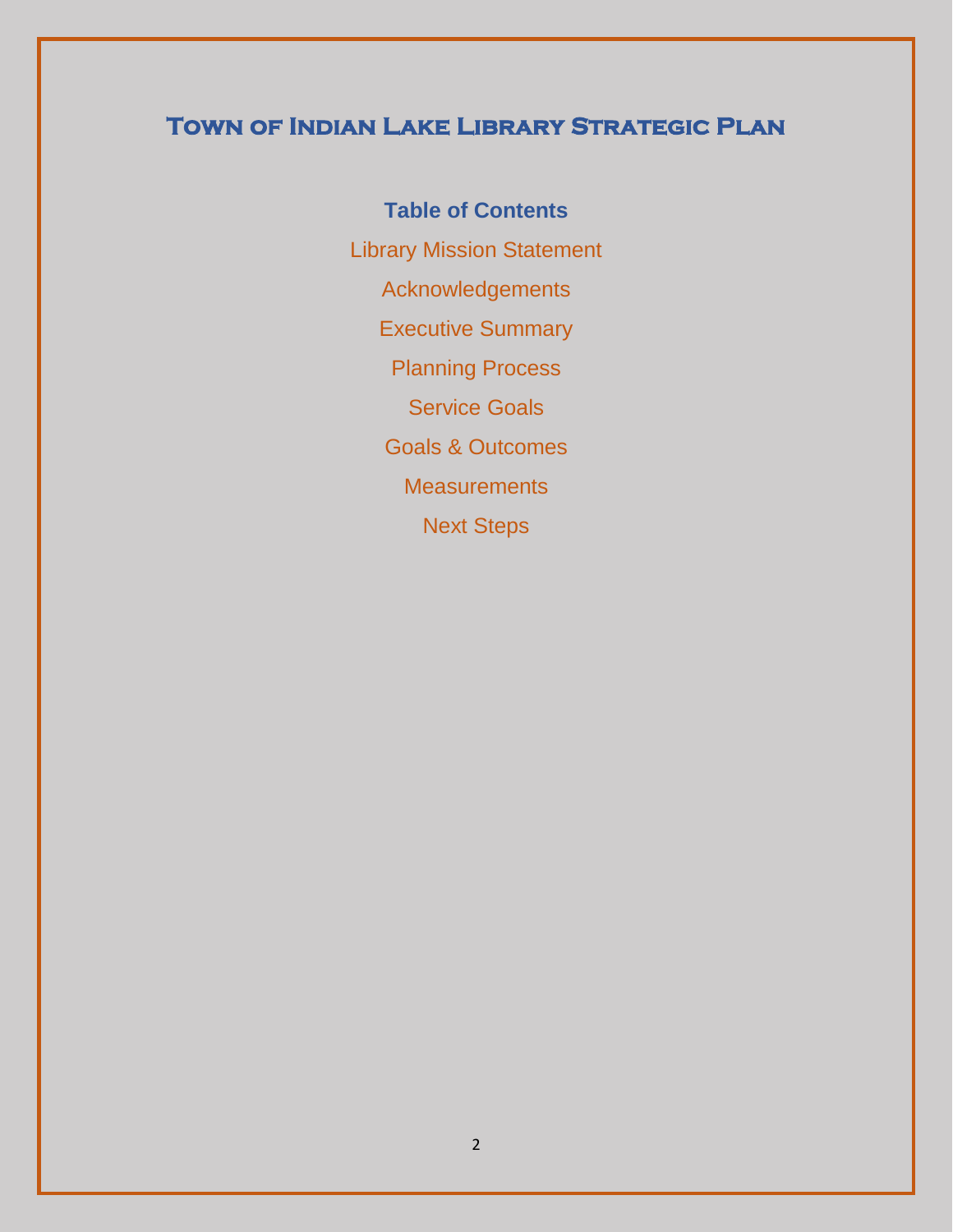#### **Acknowledgements**

#### **Library Board of Trustees, 2020-2021 Strategic Planning Committee**

Ernest Pollman, retired 2021 Mary Jean Rathbun Mary Jean Rathbun, 2024 Martha Bilsback Beverly Cannan, 2026 **Example 2026** Erica Keays Pamela Howard, 2025 Lucy Cofone Beth Lomnitzer, 2022 Donna Benton **Joshua Wells, 2023** Susan Rollings

Susan Rollings Mary Mary Mahoney Donna Benton Laurie Wells Mary Mahoney **Linda Flowers** Nora Harrington Nora Barrington Wendy Purcell

## **Indian Lake Public Library Staff Friends of the Indian Lake Library**

**Beth Schidzick Sheraldine Williams** Sheraldine Williams **Jennifer Zahray Deloris Antinocci** Martha Bilsback Brenda Voorhies Esther Loprieno Rosie Goliber, retired 2021

#### **Community Partners**

Town of Indian Lake Board Members & Town Hall Employees Indian Lake Department of Parks & Recreation Indian Lake Chamber of Commerce & Welcome Center Indian Lake Central School Indian Lake Theater Indian Lake Community Development Corporation Hamilton County Department of Public Health Hamilton County Soil & Water Conservation District Adirondack Lake Center for the Arts The Blue Mountain Center The Adirondack Experience, The Museum at Blue Mountain Lake The Wild Center Southern Adirondack Library System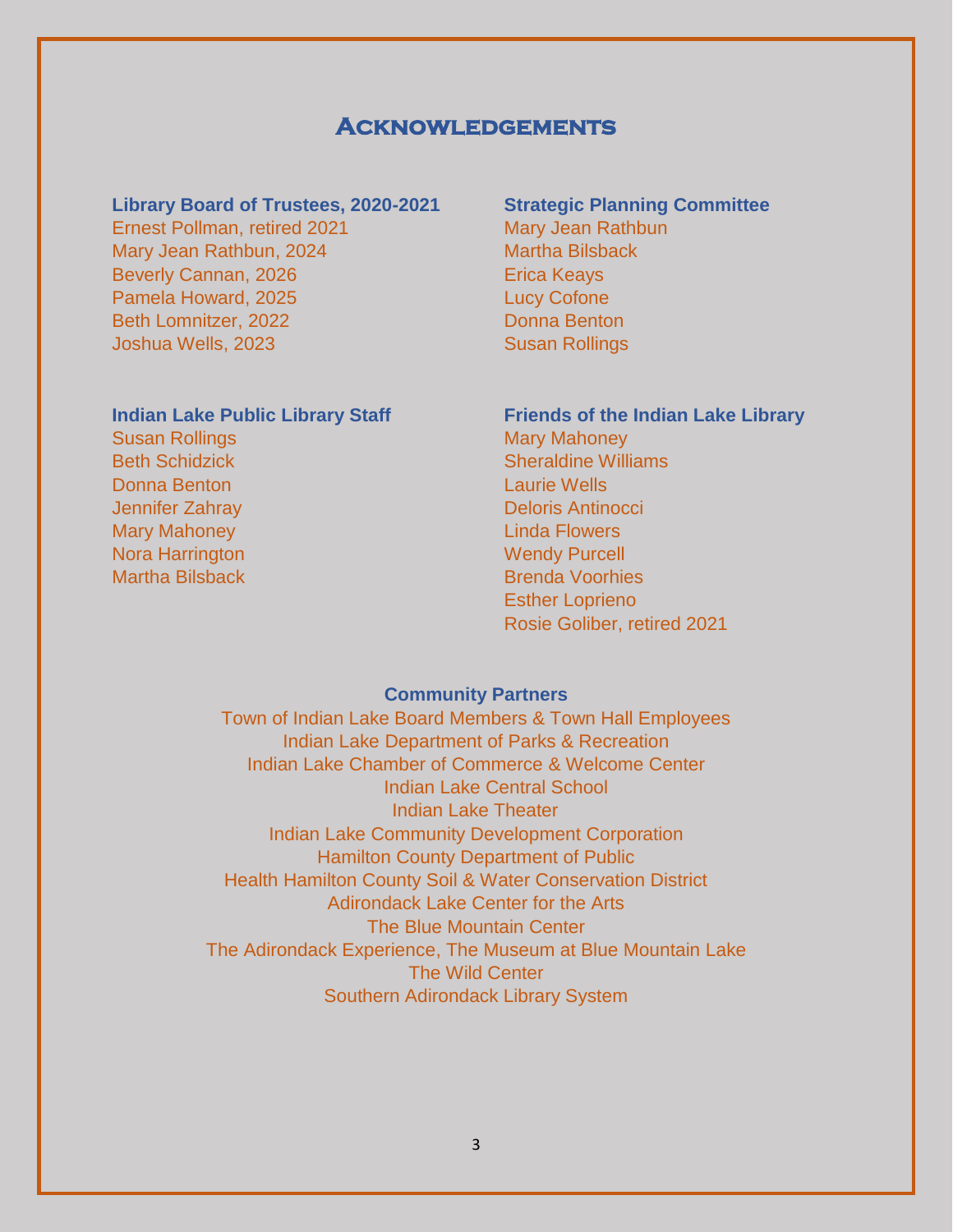#### **Executive Summary**

The Town of Indian Lake Public Library is a member of the Southern Adirondack Library System and is a Municipal Library under the Educational Laws of New York State. The Library serves the residents of, and visitors to the Town of Indian Lake, Blue Mountain Lake, and Sabael, all communities with historic ties to Central Adirondack history and culture.

Chartered in 1968, the Library has continually grown and evolved to serve its community now comprising of approximately 1,400 residents, both full time and seasonal. The Library is viewed as a key community partner and a gathering space that provides vital connections for the community.

With support from its Friends Organization, Town Board, Town Employees, and Patrons, the Library Staff and Board of Trustees implemented improvements to library facilities, budgets, collections, and services over the years to meet the evolving needs of our residents and visitors. Public sentiment has been consistently highly positive of the impact the Library has within the community.

To ensure Library services continue to meet the needs of our community, and help its members thrive, the Library developed this updated set of goals and objectives for the next several years. This plan is approved by the Indian Lake Public Library's Board of Trustees, and will span the next 5 years. It is considered a living document that will be evaluated and edited as needed to meet the needs of the community the Library serves.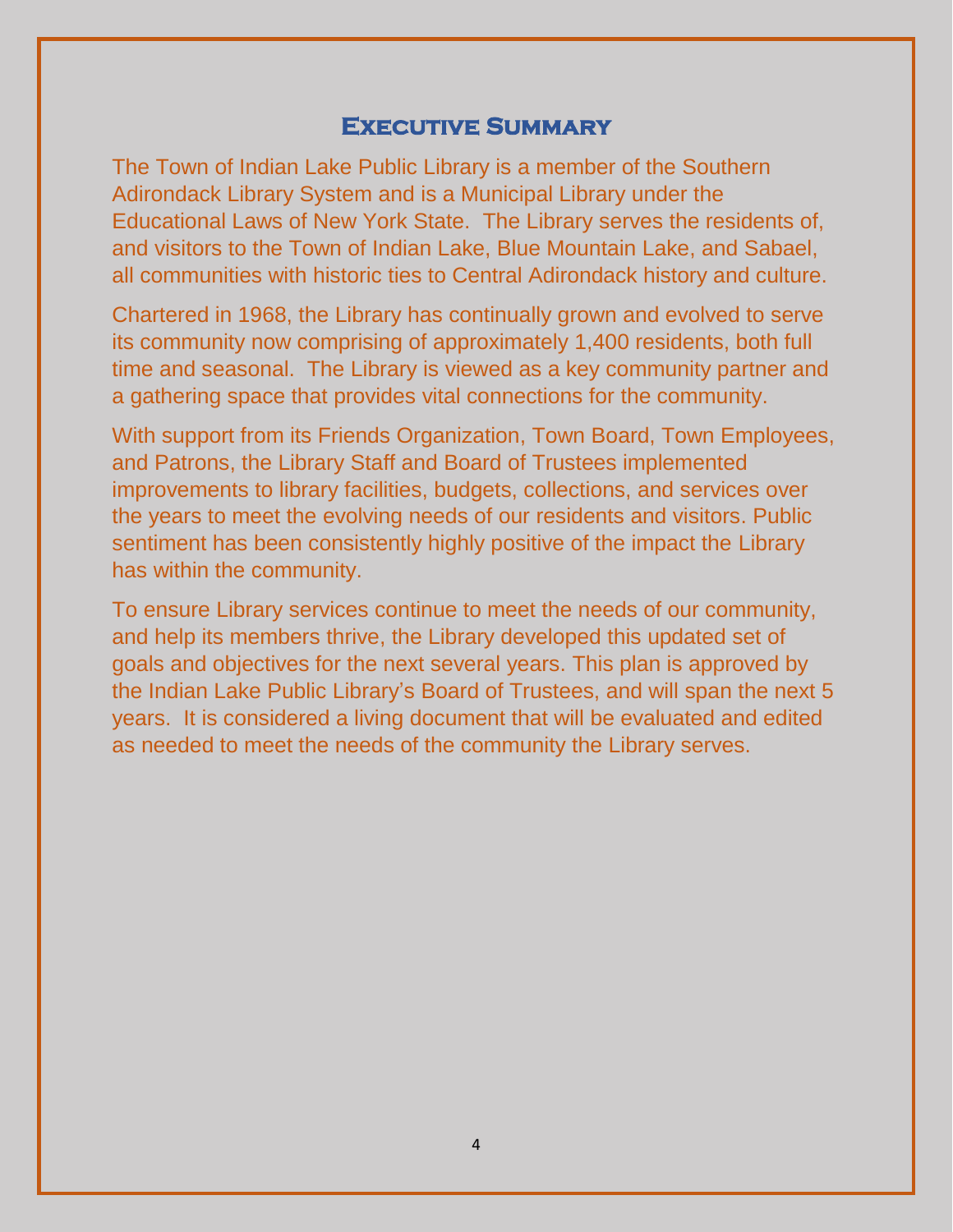## **The Planning Process**

As of January 1, 2022, NYS Minimum Standards require public libraries have a published community-based long-term plan of service that is evaluated and updated every 3-5 years. The process requires public input be sought in order to develop a plan.

The Southern Adirondack Library System (SALS) developed an engaged planning strategic planning process to assist member libraries in this endeavor. The process uses tools developed for the American Library Association by the Harwood Institute for Public Innovation.

In early 2021, the Indian Lake Library Trustees approved using the engaged planning process and formed a strategic planning committee made up of staff members, trustees, and Library patrons.

The Indian Lake Library Strategic Planning Committee members (SPC) attended 4 separate trainings in the Spring of 2021 to learn the steps of the engaged planning process. The SPC's goals are to update the Library's plan of service and present the plan to the Library Trustees for approval, publication, and implementation.

Starting in May 2021 and continuing through mid-August, the SPC held several community gatherings with groups and individuals of different ages and backgrounds. The target was to reach a statistically significant percent of the population, and to chronicle the aspirations they have for the community and what needs they prioritize be addressed in order to have a thriving citizenry.

Responses were collated in late summer, then in September and October of 2021, the SPC reviewed the public responses to identify goals and ascertain which of those goals fall under the scope of the Library's mission and capabilities.

From that list of goals, the SPC identified obtainable objectives based on each of the major goals identified. The SPC then determined measurable outcomes to evaluate the success of the long-term plan.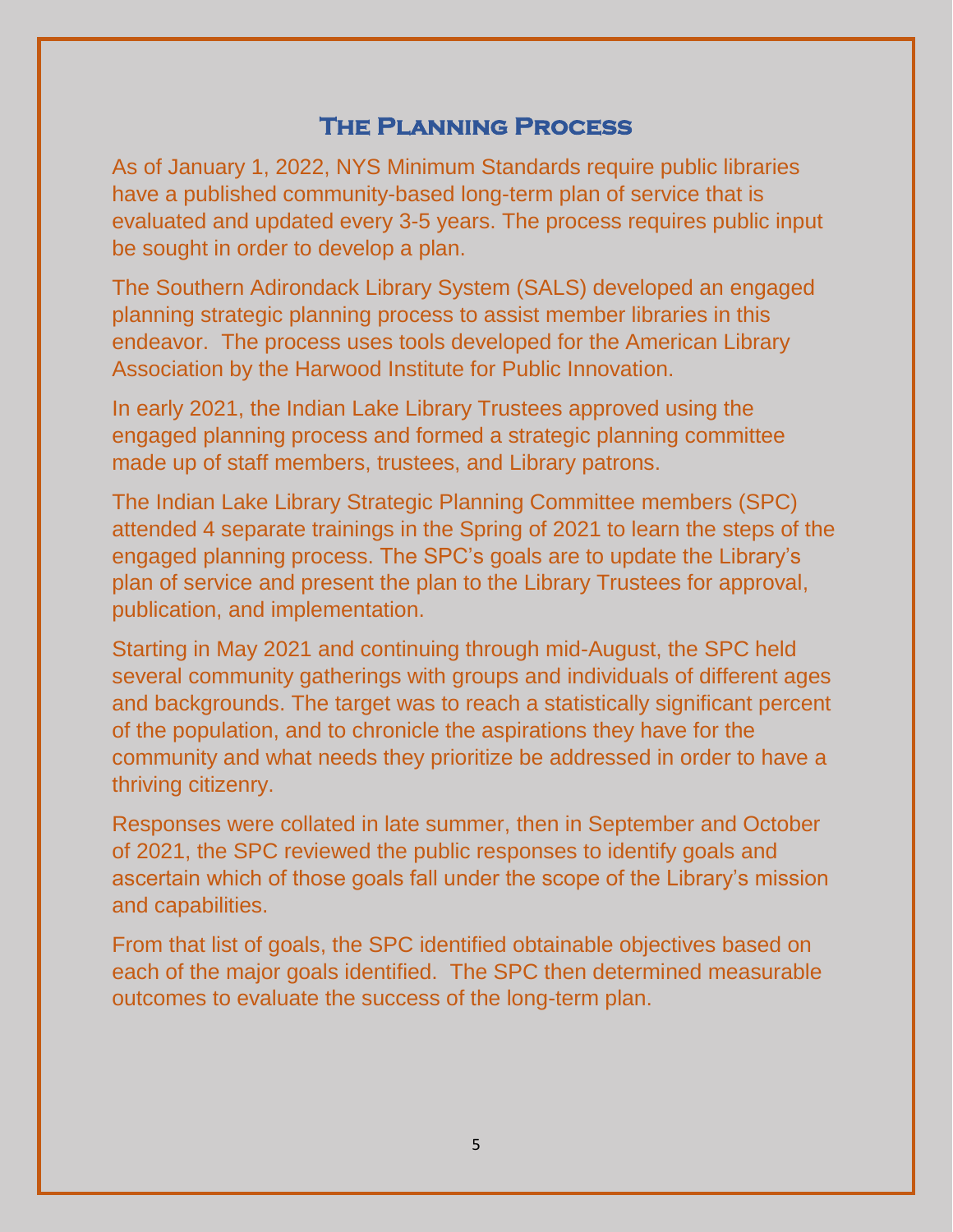### **Service Goals**

#### **Serve All Ages and Abilities in the Community**

The Library will serve all in the community in a welcoming manner and will focus on outreach to underserved members of the community with opportunities for fulfillment at the library. The Library will continue to provide enrichment opportunities for school age children, but will increase opportunities for early literacy programs, teens, families, and seniors.

#### **Promote Economic Opportunity for the Community**

The Library will provide up to date technology assistance, and will provide programming for patrons to hone skills in the technology realm. The Library will partner with appropriate agencies to provide programming and instruction for business skills and personal development. The Library will provide resources for those economically disadvantaged and help persons searching resources find the proper venue for assistance through more community partnerships.

#### **Provide Diverse Cultural Experiences for the Community**

The Library will welcome all from diverse backgrounds and will provide cultural, literary, and artistic opportunities both at the Library venue and elsewhere in the community when appropriate. The Library will promote inclusivity, acceptance, and creative expression through its social climate, collections, outreach, and programming.

#### **Provide Tools for Wellness, Healthy Lifestyles, and Sustainable Environment**

The Library will partner with reliable entities, both within and outside the community to provide patrons and visitors with accurate information pertaining to health and wellness topics in order to promote the goal of a thriving, vital community and environment. Patrons of all ages will be engaged to participate in educational and cultural opportunities to promote a life-long pursuit of healthful living and care for the environment.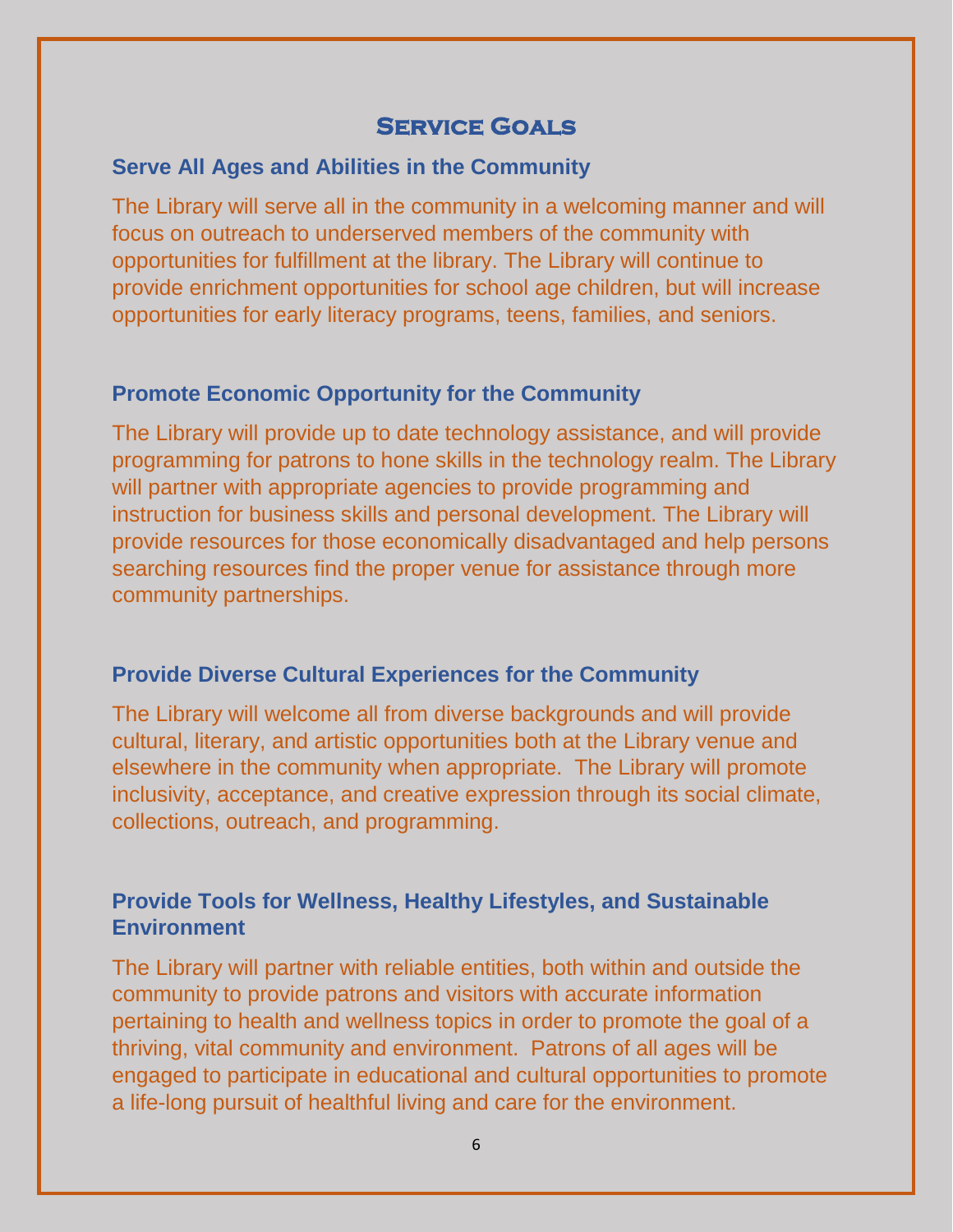# **Goals & Objectives**

#### **Goal 1: Serve All Ages & Abilities in the Community**

#### *Early Literacy Programs*

- The Library will maintain a schedule of 3 or more programs offered seasonally for families with children birth to 4 years old.
- The Library will actively promote the 1000 Books Before Kindergarten challenge, by providing resources for parents to use the library's digital and physical collections, and will provide guidance for families to participate and track their progress.
- The Library will continue to develop the children's area to reflect user friendly resources to enhance Library literacy programs and promote lifelong practices of readers and writers.

#### *Multi-Generational Programs*

- The Library will provide early, middle, and adult literacy opportunities and language rich experiences for both groups and individuals.
- The Library will investigate and create opportunities for mentorship among patrons that span all age groups and abilities.

#### *Reach out to Underserved Populations*

• The Library will develop an atmosphere that welcomes and encourages teens, and other community members to use theLlibrary for resources, materials, and programs.

#### **Goal 2: Promote Economic Growth for Community**

#### *Technology Education for Staff and Patrons*

- The Library will continue to train staff to be up to date with new digital content and computer skills.
- The Library staff will continue create both one-on-one and group learning opportunities for digital content and computer skills.

#### *Resources for Business Training and Skills*

- The Library will collaborate with local civic entities to support community development and business acumen.
- The Library will promote and tutor patrons about its digital resources available to those who wish to enhance business, communication, and digital skills.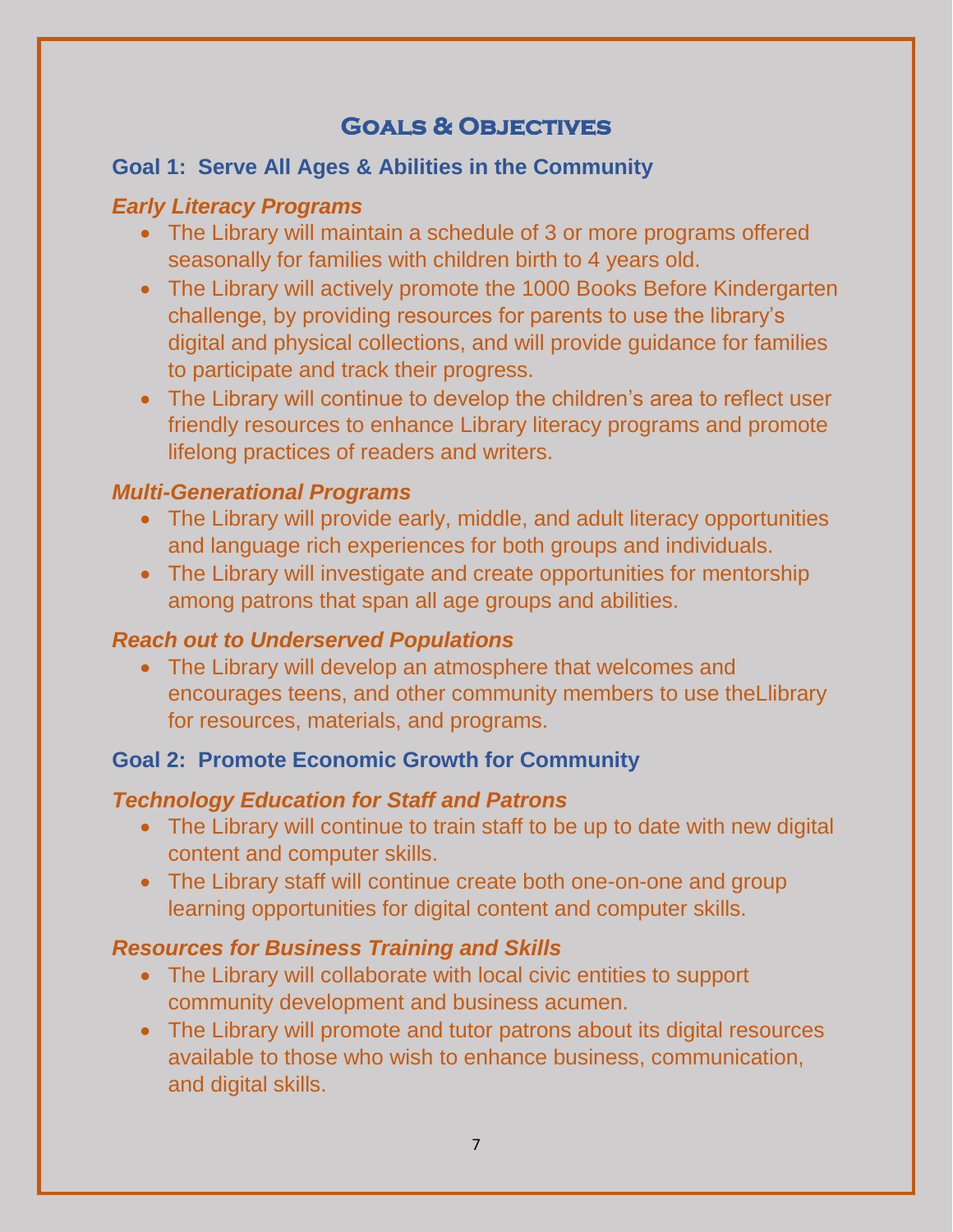### **Goal 3: Provide Diverse Cultural Experiences & Inclusion**

- The Library building will be an accessible space, whose staff is friendly and welcoming to all.
- The Library will strive to grow partnerships with other regional entities that support diversity and inclusion.
- The Library staff will create displays of the Library collections that relate to a wide range of subjects of interest: topical and seasonal themes, and singular issues.
- The Library will continue to grow its collections to reflect the above goals for inclusion, diversity, and cultural interest.

#### **Goal 4: Promote Wellness, Health, & Sustainability in our Community**

- The Library will partner with other local and regional entities to present programming and learning opportunities that promote wellness, healthy lifestyles, and sustainable living.
- The Library staff will create displays of the Library collections that support topics of health and wellness, and sustainability.
- The Library will continue to grow its collections to reflect the above goals for wellness and sustainability education.